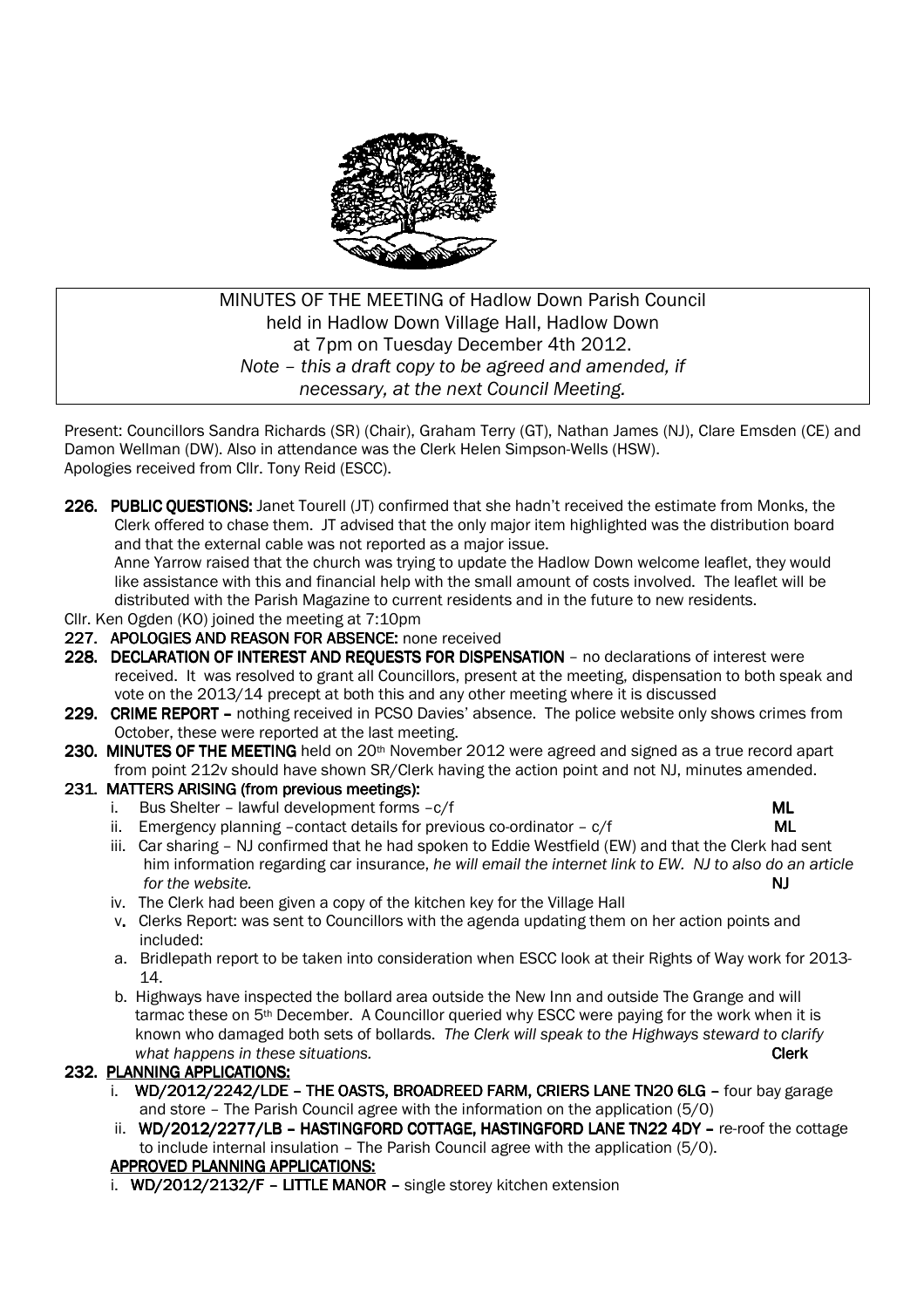## PLANNING MATTERS:

- i. The Clerk updated the Parish Council (PC) on Cherry Tree Cottage, the sheds on the site relate to an approved planning application.
- 233. PUBLIC PATH DIVERSION the Clerk confirmed that she had received an order confirming the diversion of part of footpath no.33. A member questioned whether the improvements that were needed and were highlighted by the PC have been made. *The Clerk will contact the Rights of Way Team to request work be undertaken on this section.* **Clerk** Clerk Clerk Clerk Clerk Clerk Clerk Clerk Clerk Clerk Clerk Clerk Clerk Clerk Clerk Clerk Clerk Clerk Clerk Clerk Clerk Clerk Clerk Clerk Clerk Clerk Clerk Clerk Clerk Clerk
- 234. REPORT FROM CLLR. KEN OGDEN WDC: KO advised that in future Grade 2 applications will only have 1 application rather than 2. The Wealden Plan has been approved, he would have preferred for a nitrogen plan to be agreed however there is £100,000 available to study nitrogen content and its impact on the forest, this leaves a possible opening for affordable housing, new Village Halls etc. The issue is being discussed on radio 4 on 5th December. KO updated the PC on the council tax base, concern was expressed by a Councillor on the tight timescales and that a referendum may be required if the precept increases by more than 2%.

 The Chair confirmed that representatives of the PC and the Community Centre committee are meeting with WDC in December, *SR* to confirm date and time of meeting to KO in order that he can attend. **SR** Standing orders suspended

JT queried the date of the meeting.

Standing orders reinstated.

244. HUT LANE DRAINAGE – CE confirmed that there is a meeting on  $13<sup>th</sup>$  December with representatives from ESCC Highways and Southern Water regarding the Hut Lane drainage. SR and CE will take notes of the meeting.

#### Standing orders suspended

 JT asked that it be raised with Southern Water that there is occasionally a strong smell of sewerage, mainly after the weekend, this isn't coming from the Village Hall.

## Standing orders reinstated

KO left the meeting

235. BANK RECONCILIATION:  $-$  for November 2012 was agreed and signed.

#### 236. OTHER FINANCE MATTERS -

- ii. Bike track GT advised that a member of the Playing Field committee has offered to flatten the bike jumps, the Parish Council agreed to pay for the diesel costs involved in the work. Warning signs about not using the bike track have been posted up and the Clerk advised that the bike track signs will need to be removed once the work has been completed, *GT advised that he will ensure this is done*. GT
- iii. Electrical quotes for VH see point 226.
- iv. The Parish Council agreed to the updated Financial Regulations subject to the amendments that were agreed.

v. The Parish Council agreed to appoint John Roberts to do the internal audit for the 2012/13 end of year

- 237. CHURCH VILLAGE DIRECTORY a discussion was held on the directory and it was felt that it was good for it to be updated. SR offered to assist with updating those articles she could, CE to also assist. It was agreed that the costs would be discussed when further details are available, these may need to be paid under power given in the Local Government Act 1972 s.137
- 238. COUNCIL TAX BASE a discussion was held on information that was sent to Councillors prior to the meeting, on the changes to the council tax base. A written request signed by 3 Councillors requested that the decision made regarding the precept at the November meeting, be revisited at a future meeting once all the relevant information has been received from WDC. It was felt that villagers should be aware that the Parish Council want to keep the precept at the same level as the last 2 years, however due to government changes that will affect the council tax base, there may need to be an increase.

239. NEWSLETTER – the following topics were agreed for the February newsletter:

*Ashdown Forest 7km zone – GT to write article and add map* 

 *Precept – DW* 

 *Police liaison and attendance at PC meetings – SR, Clerk to obtain photograph and contact details. Bridleways and Footpaths – CE* 

 *Youth Shelter – NJ* 

 *All articles to be brought to the 8th January meeting, GT agreed to edit the newsletter.* ALL A Councillor raised that a footpath is being used by horseriders, *CE to investigate.* **CE** 

240. ACCESS ONTO THE PLAYING FIELD - it was questioned whether there had previously been an agreement between the housing association and the PC over access onto the Playing Field, *Clerk to investigate.* Clerk The Clerk updated the PC on the legal position regarding private access, it was agreed that the *Clerk would*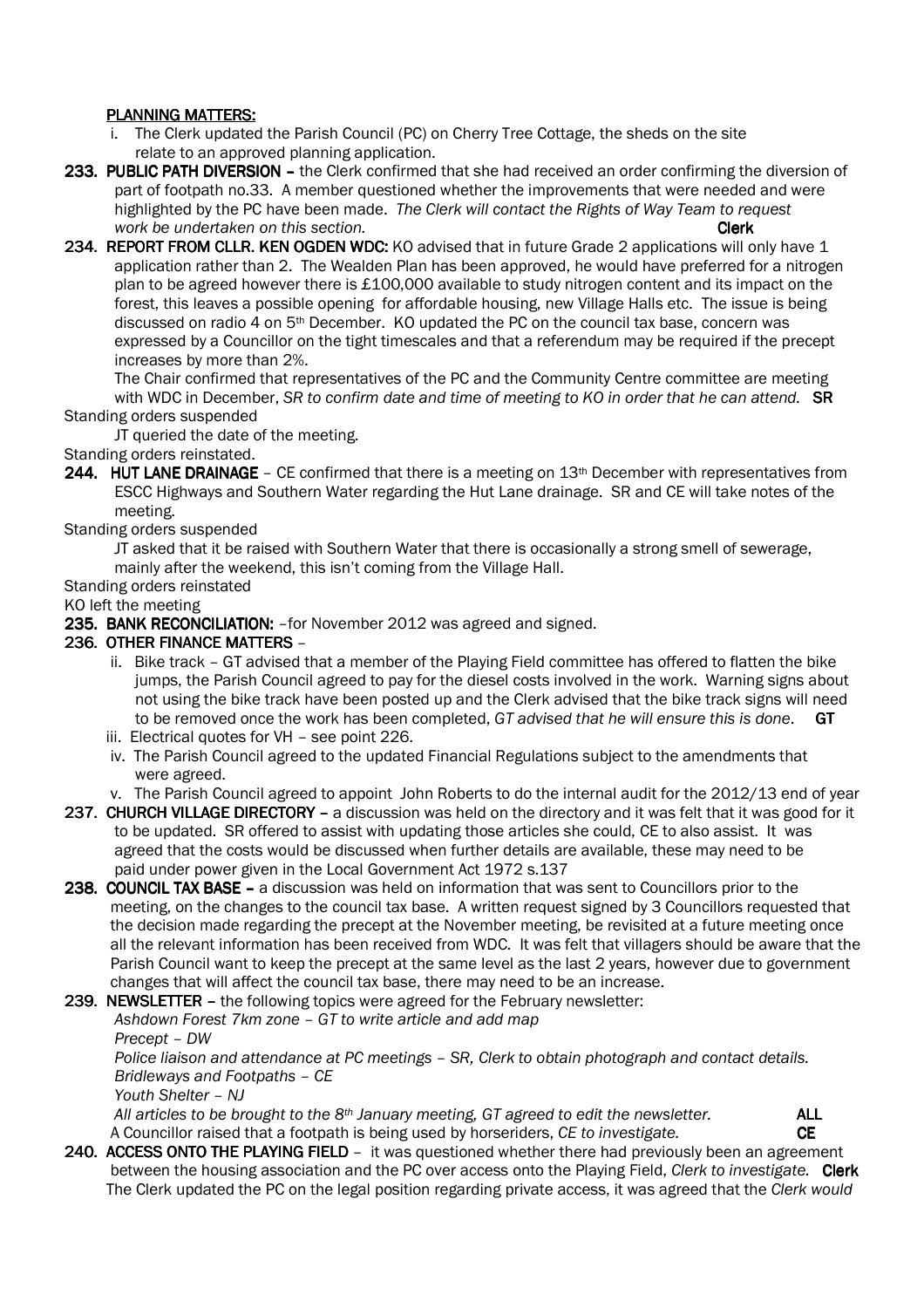*draft a letter to be discussed at the next meeting.* **Clerk Clerk** 

- 241. DEER it was felt that there were more deer on the roads especially at dusk and early in the morning and they normally weren't alone. *It was agreed for GT to do an article for the newsletter.* GT
- 242. NEW COMMUNITY CENTRE meeting to be held with WDC. SR updated the PC on the conversation she had with the Buxted PC Clerk regarding their plans for a new village hall.
- 243. COMMUNITY RIGHT TO BID SR informed the PC on the Community Right to Bid part of the Localism Act, a discussion was held on the village assets and whether it was felt any of these should be registered. 3 Councillors felt that nothing should be registered, 2 were undecided.

## 245. REPORTS FROM COUNCILLORS (COUNCIL MATTERS AND OUTSIDE BODIES):

 Cllr. Nathan James – Youth and Emergency Planning – NJ advised that EW will be showing him how to use the emergency radio, WDC are to make a decision as to whether they will continue to use the radios. He advised that a young girl had recently been hit by a car wing mirror as she was walking along Main Road, *NJ to email the Clerk with the date and site of the incident in order that she can report it to the ESCC Highways Safety Manager.* Clerk/NJ Clerk/NJ

Cllr. Clare Emsden – Highways – CE updated the PC on ESCC's speed recording in School Lane, a discussion was held on what action could be taken to reduce the speed of traffic, *CE to contact Highways to see what they suggest.* CE

Cllr. Graham Terry – Village Hall and Plaving Field – GT advised that he had been given a folder of paperwork from a villager relating to the Village Hall and Playing Field. The *Clerk will copy some to the solicitor who is handling the Village Hall land registration, Clerk to also acknowledge receipt of the paperwork to the villager.* **Clerk** *Clerk* **<b>Clerk** *Clerk* 

Cllr. Sandra Richards – SR advised that the waste contract at WDC will be changing and people will, in the future, have 2 bins, 1 for all their recycling including glass and 1 for all other rubbish, in April the contractor will change.

### 246. CLERK'S MATTERS:

- i. Hours agreed and signed
- ii. The Clerk advised that the football and pool tables were very rickety and that Colin James has agreed to collect them and decide whether they should be kept. The PC agreed that the bibs and other small items could be given to the school and that the Clerk could offer the table tennis table for sale and agree the selling price.
- iii. The Clerk updated the PC on the process following the objection to the double yellow lines extension in School Lane. *She will contact ESCC later in the month for an update and the date of the planning meeting.* Clerk
	- iv. The Clerk advised that she had been contacted by a church warden regarding ownership of the burial ground drive and parking area and regarding the access rights over these. She has investigated and undertaken a Land Registry search. The PC own the drive from the pillars to the new burial ground, *she will speak to a villager who was a Councillor at the time the work was undertaken on the drive* and she has recommended that the church see what paperwork Diocesan House has. To discuss further at the next meeting. **Clerk**
	- v. The Clerk advised that NJ had measured the area to the south of the village hall to a point in line with the middle of the westerly and easterly hedges this came to 2.4ms, the trustees of the hall were updated on the measurement. Since then GT has been given a plan which shows a measurement of 11ft (approx.. 3.35m), the Clerk has updated the solicitor and will send him a copy of the plan, he will then write to the Land Registry.
	- vi. The Clerk advised the PC that the Rotherfield PC Clerk had a meeting with ESCC regarding their fingerpost contract, there should be some money available. She is awaiting a copy of the minutes of the meeting and will update further when these are received.

### 247. ACCOUNTS FOR PAYMENT: The following payments were agreed and cheques were signed:

- i. Helen Simpson-Wells. Salary £747.02 includes £6.00 expenses, £620 already paid by standing order, therefore cheque raised for £127.02.
- ii. Simon Fitt £200.00 burial ground maintenance.
- iii. Viking £79.16 stationery
- iv. AJW Grounds Maintenance Services £75.00 play area maintenance
- v. Friends of East Sussex Record Office £24.00
- vi. BT £157.50, telephone and internet paid by direct debit. Arlington PC will be invoiced £54.76 for their share of the invoice, also credits of £39.06 will be added to the next bill from BT.

#### 248. CORRESPONDENCE REQUIRING A RESPONSE:

i. Permitted development consultation – the Chair updated the PC on the consultation, as it mainly